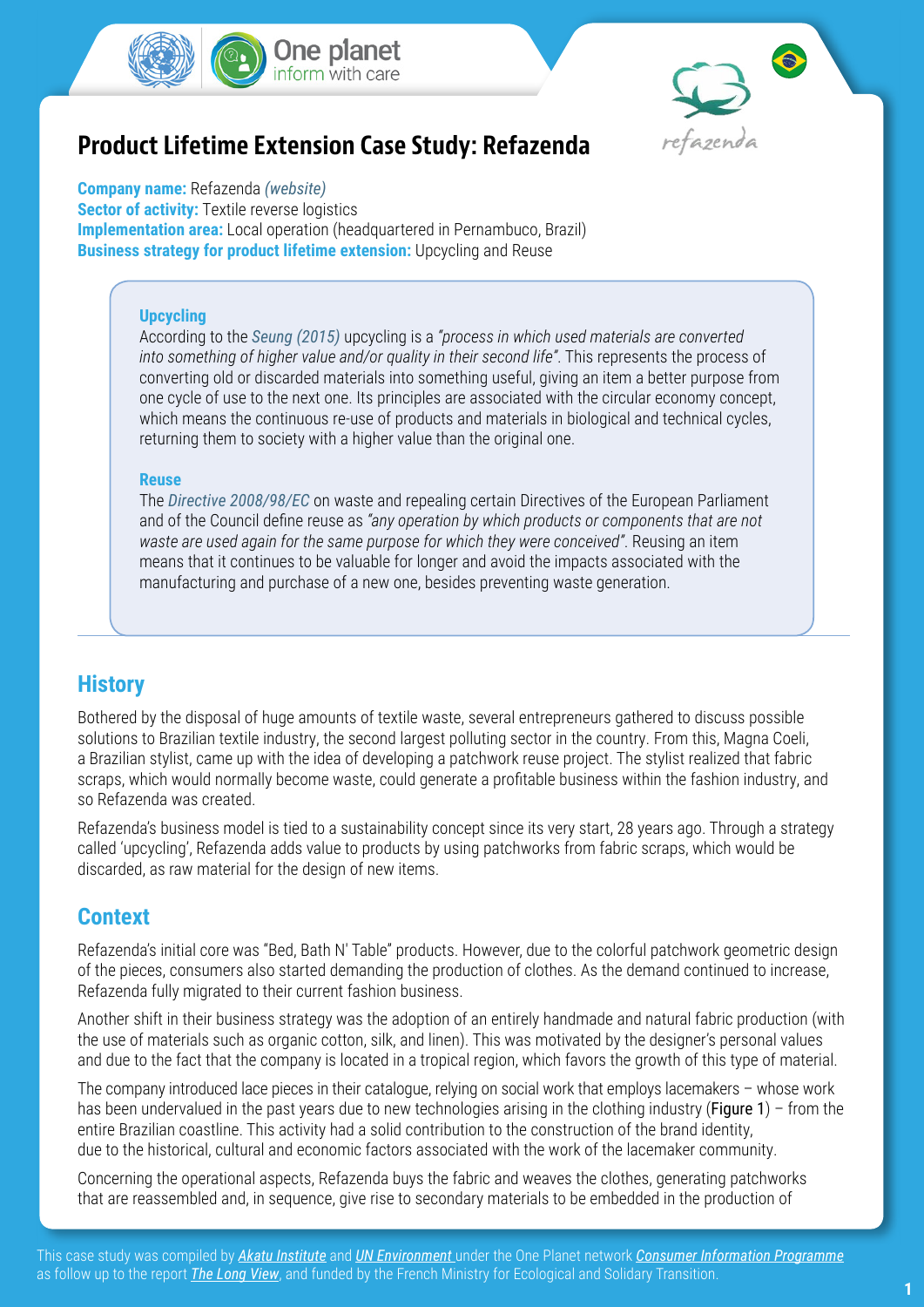





smaller pieces. This second process generates small patchworks that are reassembled and used to produce accessories, such as necklaces, bracelets, scarfs, and brooches, or then are sent to associated cooperatives and submitted to upcycling. Once the textile is upcycled, Refazenda purchases it again as new fabric raw material and the process is restarted.

Figure 1. Refazenda's lacemakers

# **Making durable products**

From the very beginning, Refazenda manufactured its products by applying high quality materials and handmade processes in the entire chain, which results in pieces with a higher durability than in the average fashion market, currently driven by "fast fashion" trends. Furthermore, the company also implements two projects that aim at extending product lifetime.

The first project, called "Enhancement", consists of a series of workshops that help consumers to give another use to their own pieces of clothes. For instance, consumers can take their clothes to one of Refazenda's stores and choose how they want them to be redesigned, or even submit them to upcycling.

Besides the benefit of keeping a valuable piece of clothing that was getting old fashioned, this project also allows people who have gained or lost weight to adjust their clothes to fit their bodies. In addition, due to upcycling, pieces that have already been used for many years can still have their life extended for another 15 years or so, avoiding premature discarding.

The second project is called "Reuse" and, unlike the previous one, it does not physically interfere in the pieces' design. Experts offer consultations to rethink the use of "prêt-à-porter" clothes (an expression that means "ready to wear" in French), assisting people to change their perceptions of their own clothes. For instance, a long skirt can become a strapless dress.

This versatility among the pieces consumers already have in their wardrobe reduces the need to buy more clothes. Furthermore, consumers can still feel like they are getting a new piece even if they haven't bought any.

### **Results**

The brand received the 'Zero Waste Award' from the Industries Federation of Pernambuco State (FIEP) in 2013, for being able to reduce the amount of solid waste in their activities to zero, due to patchworks' reuse and upcycling. Also, they do not use any metal components in clothing, nor raw materials that are difficult to dispose, and their packaging does not use plastic materials.

Over the years, the company has been collecting testimonials from customers that not only report their emotional attachment to Refazenda's pieces, but also highlight the extended lifetime of products – some testimonials tell the story of people who have bought their clothes 15 years ago and still use them. These reports are available on Refazenda's website, where consumers can watch videos *[\(click here to access some of them\)](https://www.vivarefazenda.com.br/universo-refazenda/?categoria=V%C3%ADdeos-Fotos-e-M%C3%BAsica)*.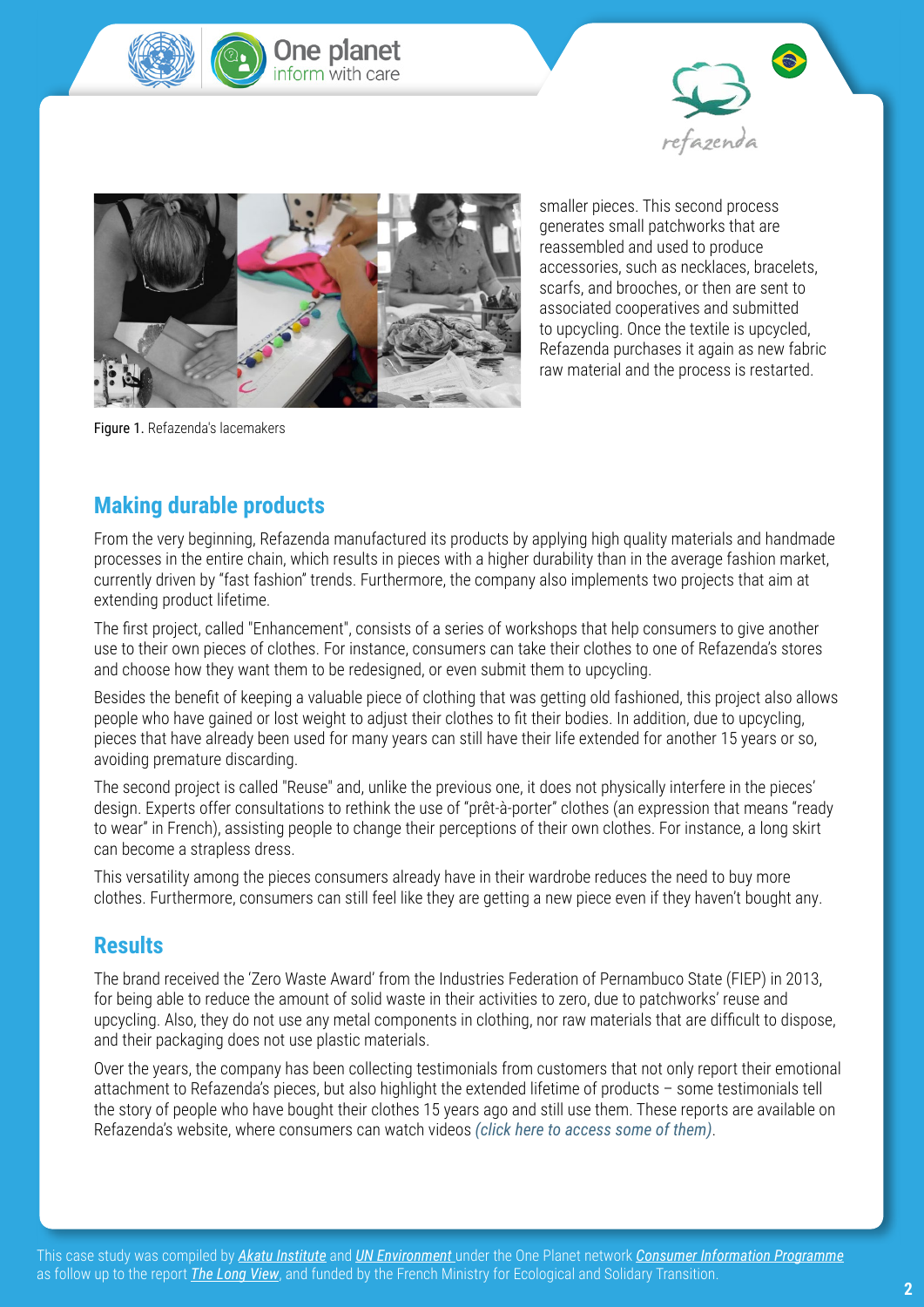





Refazenda has been able to connect all three pillars of sustainability securing market differentiation. This is due to their work towards social causes, the positive environmental impacts of their value chain and also their financial profit.

The company believes that it is not possible to be environmentally sustainable without being socially and financially sustainable as well. Moreover, they want to be recognized in all three pillars equally, without highlighting one in spite of the other because they are all rooted in Refazenda's values and mission.

### **Barriers, Solutions and Next Steps**

Opposing 'fast fashion', the average durability of Refazenda's pieces is 10 to 15 years. This longevity of the clothes, however, presents a commercial challenge to the brand: if a piece has high durability, consumers, consequently, take longer to buy new clothes.

One of the solutions comes from the "Enhacement" project. Although the project is still new, it already has a large customer base. It can serve as a diversification strategy, taking its profits from the consulting services that are charged.

Companies working with innovative strategies, such as upcyling, that are not yet widely known, especially in developing economies, can sometimes take longer to realize that their business stand out positively in the market. In this context, it is not unusual that in face of commercial issues or low acceptance of consumers, these companies end up giving up before obtaining success. This can be further accentuated by the lack of government support and financial difficulties that sometimes make business models such as upcycling harder to implement.

Although Refazenda's founders acknowledge the practical challenges, they perceive that it was indeed possible to achieve their goals by rethinking their marketing strategy and working hard to conquer their space in the fashion industry. One of their decisions was to base their communication strategy on emotional messages, removing institutional information from the website and instead showing cases and real stories of clients so other people could identify themselves with it.

Another challenge found by Refazenda is the owners' perception that although the brand is highly appreciated by consumers, sales are still lower than expected. This means that people intend to buy, but still don't do it. The company's communication team has been working ever since they perceived this inconsistence to understand what makes people recognize the brand, but not buy from it. So far, they have yet not come to a solid conclusion, but realized that marketing can be inefficient in some aspects and should be improved.

Also, Refazenda continues to face some challenges related to the brand identity. The reason is that some consumers see their style as "hippie" while others define them as High Fashion. Through its marketing strategy, the company has been working to eliminate any labels that may inhibit the purchase of those who do not identify with any of these stereotypes. By doing this, Refazenda seeks to unify the brand so that most consumers can recognize themselves in some way in their pieces.

## **How to get involved?**

Everyone can contribute to a more textile industry. Consumers have a double role, both when deciding what to consume, looking for more durable products depending on their design and raw materials, but also when choosing products from companies that address key issues of the value chain, passing through raw material extraction and labor relationship, and that allow an adequate end-of-life management of the product, ideally extending its life or reinserting it into the chain.